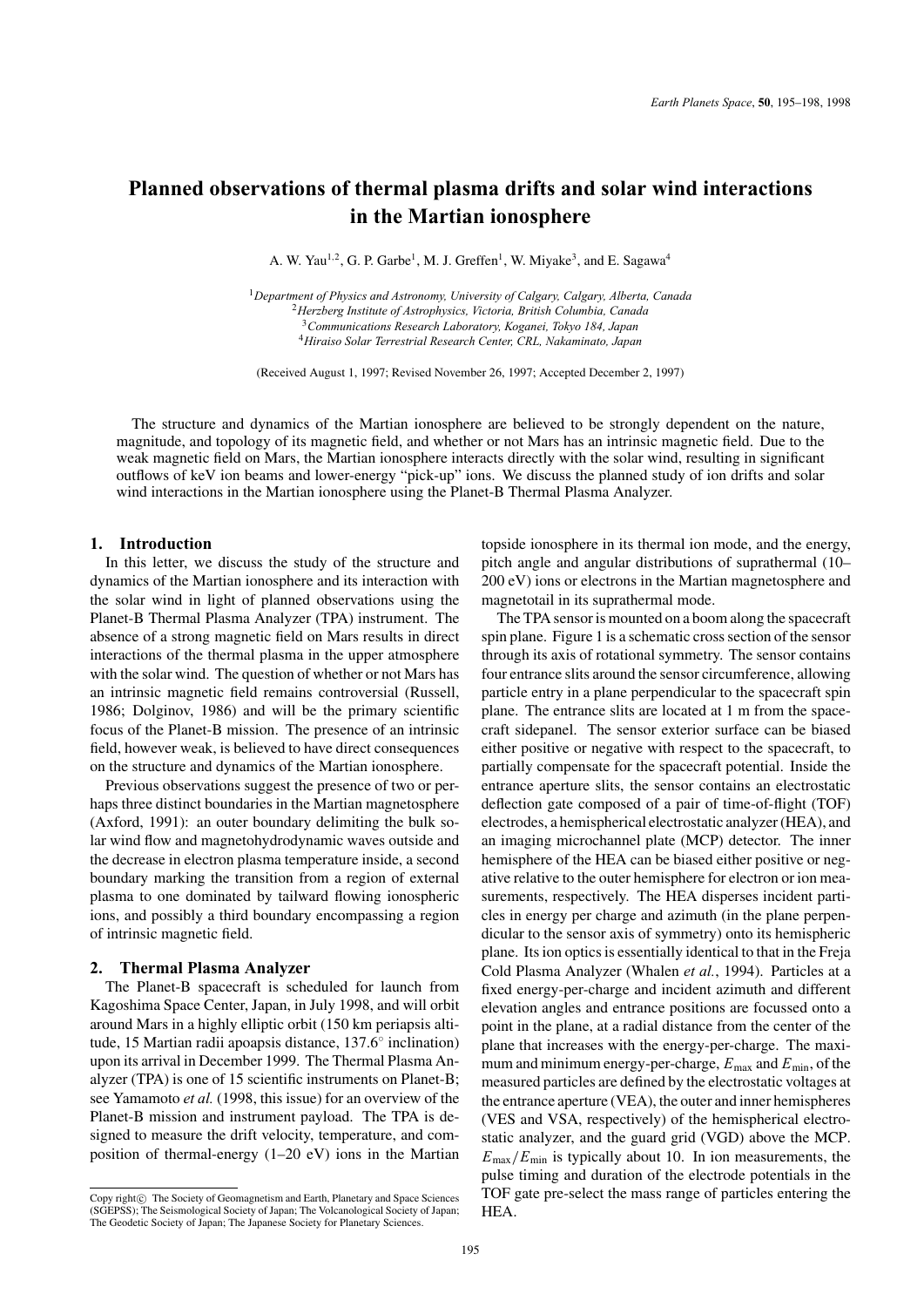



Fig. 1. Schematic cross section of Thermal Plasma Analyzer (TPA) sensor through its axis of rotational symmetry depicting the pixel locations on the anode and the simulated trajectories of  $0.5-10 \text{ eV/q}$  ions inside the sensor. The entrance aperture and time of flight gate on the left side of the figure are omitted for the sake of clarity.

Particles arriving at the MCP produce charges in it which are then proximity focussed and collected onto a discrete anode. The anode contains 256 pixel elements in 16 concentric rows and 16 radial columns. Two of the 16 pixel columns (columns 1 and 9) are aligned parallel to the spacecraft spin axis, while two other pixel columns (columns 5 and 13) are perpendicular to it. Figure 1 depicts the pixel rows on the anode and the simulated trajectories of 0.5–10 eV ions inside the sensor for VSA =  $-50$  V. (VEA = VES = 0 V and  $VGD = VCP = -700$  V; VCP and VAN are the potentials at the front of the MCP and the anode, respectively.) The sensor uses a 16 by 16 preamplifier coincident circuit to detect charge build-up ("hit") at each pixel and to determine the pixel location of the detected charge pulse. In addition, it clocks the arrival time of the pulse relative to the TOF gate opening using 256 time-of-flight bins. The measured pixel column defines the azimuth of the incident particle perpendicular to the spacecraft spin plane. The measured pixel row and time-of-flight bin combine to define the particle energyper-charge and mass-per-charge. The instrument has a maximum throughput of about  $3 \times 10^5$  particle hits per second. During a measurement interval, the pixel row, column, and time-of-flight bin address of each hit is stored in memory. At the end of the interval, the stored address data are processed to construct a 2-dimensional energy-azimuthal distribution (image) of ion counts for each selected ion species.

In the thermal ion mode, successive "images" over half a spin are combined to derive the ion velocity, temperature, and density of the selected species, as well as the temporal variation of the spin axis component of the ion velocity during the half-spin (using data from pixel columns 1 and 9). VSA steps

between two values (nominally  $-50$  V and  $-100$  V) every other spin to provide sampling at 32 energy steps between  $\sim$ 1 and 20 eV over a 2-spin period. In the suprathermal modes, measurements over half a spin are used to derive detailed energy, pitch-angle, and azimuthal distributions of electrons or ions up to 200 eV; VSA steps between its maximum and half-maximum values every other spin  $(-1000 \text{ V})$ and  $-500$  V in the ion mode and  $+1000$  V and  $+500$  V in the electron mode).

#### **3. Plasma Scale Height and Drift**

From retarding potential analyzer (RPA) measurements on the Viking 1 and 2 landers near solar minimum, Hanson *et al.* (1977) inferred the presence of  $O_2^+$  and  $CO_2^+$  ions in the Martian ionosphere, with a peak ion density of  $\sim 10^5$  cm<sup>-3</sup> and an  $O_2^{\dagger}/CO_2^{\dagger}$  ratio of ~9 at 130 km altitude. At higher altitudes,  $O<sup>+</sup>$  was also present, and had a peak density of  $<$ 10<sup>3</sup> cm<sup>-3</sup> at 225 km. Both Viking 1 and 2 measurements were made at 44◦ solar zenith angle (SZA), and were in reasonable accord with earlier occultation measurements. On Viking 1, the measured plasma density scale height was 29 km up to 350 km. The ion temperature increased by more than a decade from 150°K at 130 km to  $\sim$ 2500°K at 300 km. On Viking 2, both the density and temperature were more structured than on Viking 1. The density dropped rapidly by over a decade near 290 km; the reason for the drop was not clear.

The thermal ion density and temperature measurements from TPA, at different local times and altitudes (above 150 km) and in different seasons near solar maximum, will be used to determine the ionospheric scale height at different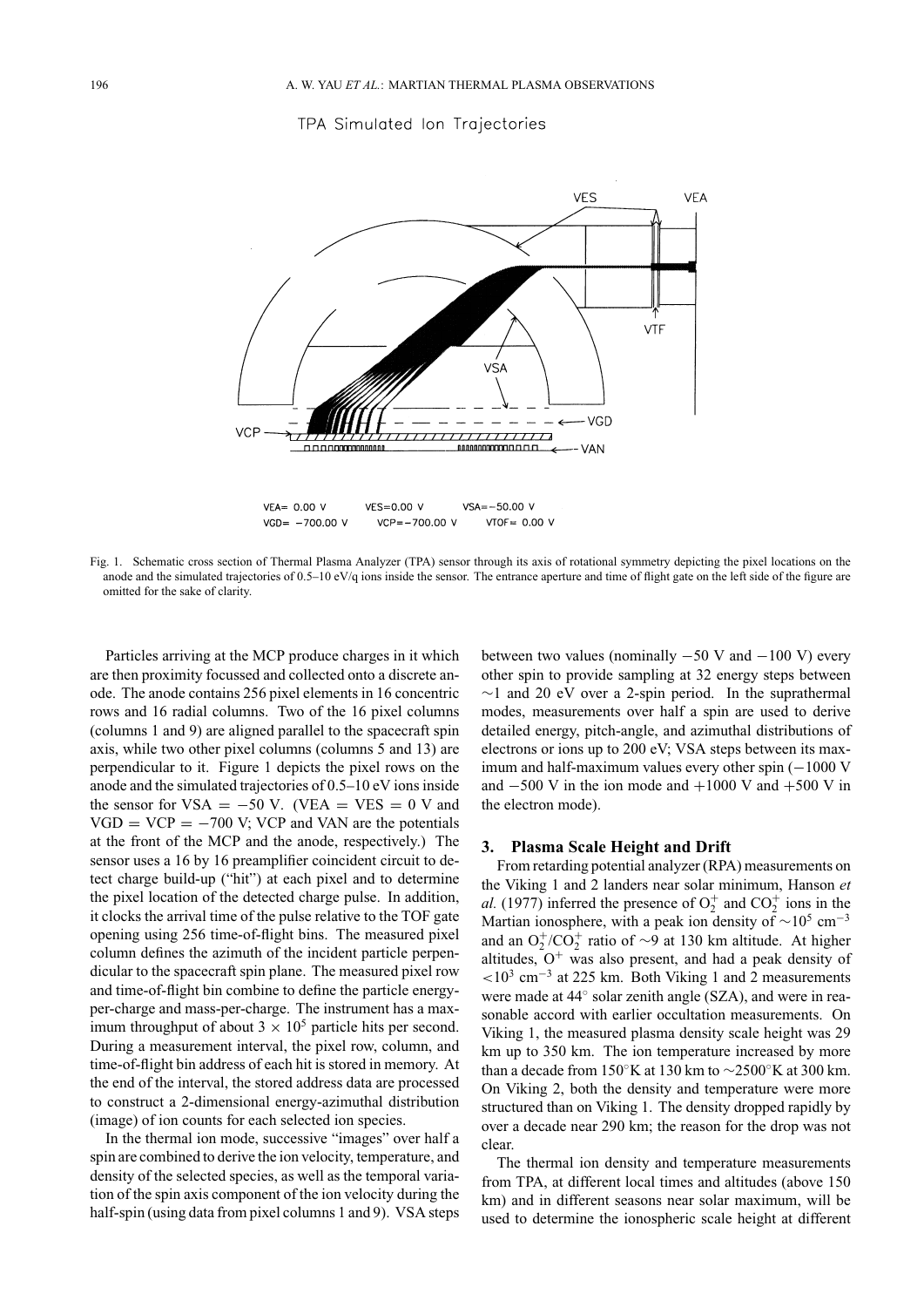SZA's and the presence or absence of ionopause both at and away from the subsolar point in the topside Martian ionosphere.

The solar EUV flux incident on a planet, and hence the photo-ionization rate in its atmosphere, vary as the inverse square of its distance from the Sun, *R*. On a planet with no intrinsic magnetic field, internal magnetic pressure is not a factor in the overall pressure balance. Consequently, the dayside ionospheric plasma pressure at an altitude of a given neutral density is expected to vary inversely with *R*; this is because the electron density is controlled primarily by its recombination rate and varies as the inverse of *R*, while the electron temperature is governed basically by the spectral shape of the EUV flux and essentially independent of the distance.

Explicitly, assuming photochemical equilibrium in a planetary upper atmosphere dominated by a neutral species, *n*,  $P = n_{\rm n} \int F(v) \sigma(v) dv \propto n_{\rm n} R^{-2}$ ,  $L = \alpha n_{\rm e}^2$ ,  $P = L$ , and therefore  $n_e = (L/\alpha)^{1/2} \propto R^{-1}$  where *P* is the ion production rate, *L* is the loss rate,  $n_n$  is the neutral density,  $F(v)$  and  $\sigma(v)$  are the solar EUV intensity and photoionization cross section at frequency  $\nu$ , and  $\alpha$  is the recombination coefficient.

The upper atmospheres of Mars and Venus are very similar. Both are dominated by  $CO<sub>2</sub>$  and its photochemistry. If Mars has no intrinsic magnetic field as is the case on Venus, the dayside ionospheric plasma pressure on the two planets would be expected to be roughly proportional to the inverse of their respective distance from the Sun; the ram pressure of the solar wind on the two planets would be proportional to the inverse square of the distance. Compared with Venus which has an ionopause, Mars would be more likely to have an ionopause and a topside ionosphere in diffusive equilibrium and characterized by a "diffusive" plasma scale height  $H_{i,d}$  (=  $k(T_i + T_e)/m_i g$  where  $m_i$  and  $T_i$  are ion mass and temperature, *g* is the acceleration due to gravity, and *k* the Boltzmann constant).

If Mars has at least a weak intrinsic magnetic field, the upward diffusion of the dayside ionospheric plasma would be suppressed at low magnetic latitudes where the field is expected to be horizontal, and its topside ionosphere would have a "photochemical" scale height  $H_{i,p}$  that is twice the neutral scale height (=  $2kT_n/m_ng$  where  $m_n$  and  $T_n$  are the neutral mass and temperature).

On Viking 1 and 2 at 44◦ SZA, the measured plasma scale height of 29 km was comparable to but somewhat larger than twice the neutral CO2 scale height (∼11 km, (Nier and McElroy, 1977)), suggesting that the ionosphere may be closer to photochemical than diffusive equilibrium. The absence of an ionopause in the Martian topside ionosphere and the presence of a photochemical scale height at different local times, if observed, would provide a strong evidence for an intrinsic magnetic field.

The thermal ion measurements will also be used to derive ion drift velocity in the topside Martian ionosphere in both the vertical and horizontal directions. Using a one-dimensional model for the external magnetic field and assuming negligible plasma pressure, Axford (1991) studied the dependence of plasma drift in the subsolar dayside ionosphere on the presence of intrinsic magnetic field in the Martian ionosphere. When the intrinsic field below the ionosphere is smaller than

the stagnation field on the topside, the scale height equals the neutral scale height at high altitude and increases to twice the value at low altitude. Also, the plasma drifts downward from the topside. When it has the same magnitude as the external field, photochemical equilibrium prevails and there is no plasma drift. When it is larger than the stagnation field, the scale height can become very large, and the upward plasma drift can exceed the 1 km/s level. The precision of velocity estimates from the TPA measurements is estimated to be on the order of 100 m/s (in the spacecraft ram component) or better (in the other components), and sufficient to ascertain the possible presence of vertical ion drift and its direction and magnitude.

In the presence of a weak magnetic field, plasma convection may play an important role in the dynamics of the Martian ionosphere since the latter is accessible to the solar wind down to relatively low latitudes. Rassbach *et al.* (1974) derived a potential drop of ≤20–100 V across the dayside ionosphere, by assuming the merging rate of interplanetary and Martian field lines to be controlled by the ionosphere and a magnetic field of 60 nT at the surface. The distribution of convection electric field on Mars is likely to be dependent on its magnetic field topology, and is currently a matter of theoretical conjecture. The low-latitude orbit of Planet-B precludes ion convection measurements in the polar region where the electric field might be strongest, but at the same time facilitates measurements in the flank region of the Martian magnetosphere where plasma transport is believed to be important.

### **4. Solar Wind Interactions**

Because of the weak or non-existent core magnetic field on Mars, the solar wind interacts directly with the upper Martian atmosphere and ionosphere. The interaction results in primarily two types of ion outflows: keV ion beams from the central tail near the plasma sheet; and lower energy ions from the topside ionosphere, which gradually pick up speed along the flanks and form a mantle between the central tail and the mass-loading boundary.

On Phobos-2, Lundin *et al.* (1991) observed a transition region across the bow shock near the subsolar point which is indicative of strong braking of the solar wind. The region is characterized by a gradual decrease of solar wind ion velocity outside the bow shock, and an almost complete cessation of flow and a significant increase in heavy Martian ion density inside the bow shock. The direct momentum transfer between the solar wind and heavy Martian ions results in a "loaded" ion pickup process. This process was also observed in the transition region between the magnetopause and the mass-loading boundary in the magnetotail. It effectively extends the topside atmosphere to as far as the bow shock, and results in significant depletion of heavy atmospheric species on cosmogonical time scales. The estimated maximum escape rate of atmospheric oxygen under the assumption of total momentum exchange is very high ( $\sim$ 5 × 10<sup>26</sup> ions s<sup>-1</sup>), and exceeds the oxygen ion escape flux from the terrestrial ionosphere.

The Phobos observations suggest the ionosphere to be the cold plasma source for the observed molecular ions and energetic heavy ion fluxes in the Martian magnetosphere. Mea